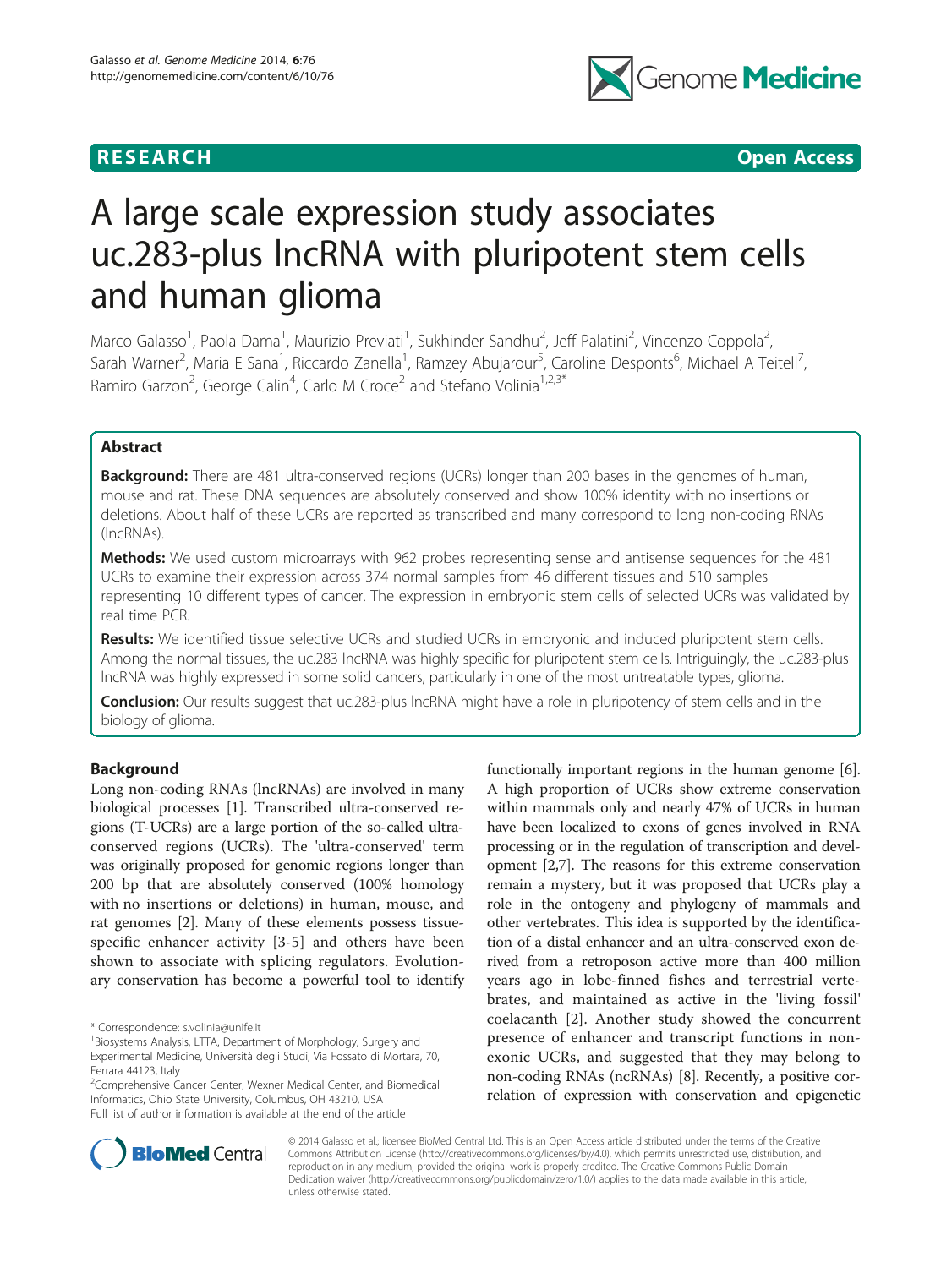marks was described in T-UCRs, among other ncRNAs [[9\]](#page-6-0). Despite still having largely unknown roles, T-UCRs are thus now thought to act as 'regulators' of other RNAs [[10](#page-6-0)].

Recent studies suggested that UCRs could contribute to the development of malignancies [[11,12\]](#page-6-0). Genomewide profiling revealed that UCRs have distinct signatures in human leukemias and carcinomas [\[13](#page-6-0)] and are frequently located at fragile sites and in cancer-associated genomic regions [[14\]](#page-6-0). Clinical findings also suggested that UCR signatures can have independent prognostic value in high-risk neuroblastoma patients [\[15\]](#page-6-0) by providing additional prognostic value in conjunction with N-MYC activity/amplification [\[16\]](#page-6-0). Additionally, SNPs within UCRs were associated with increased familial breast cancer risk [[17](#page-6-0)].

We performed this large scale study to identify UCR activity in cancer, analyzing almost 900 human samples from a panel of 46 normal tissues and 10 solid cancers using a custom-made microarray platform.

## Methods

## UCR expression arrays

We studied the expression of UCRs using the Ohio State University Comprehensive Cancer Center (OSUCCC) custom microarray [\[18](#page-6-0)]. The Gene Expression Omnibus describes the OSU-CCC 4.0 platform under accession number GPL14184. Briefly, a sense and an anti-sense 40-mer probe were designed for each of 481 UCRs. Each probe was printed in duplicate in two different slide locations, and therefore quadruplicate measures were available. Total RNA (2 μg) were used for labeling and hybridization. The microarrays were hybridized in 6X SSPE (0.9 M NaCl/60 mM NaH<sub>2</sub>PO<sub>4</sub>  $\cdot$  H<sub>2</sub>O/8 mM EDTA, pH 7.4)/30% formamide at 25°C for 18 h, washed in 0.75X TNT (Tris HCl/NaCl/Tween 20) at 37°C for 40 minutes. Processed slides were scanned using a microarray scanner (Axon Molecular Devices, Sunnyvale, CA, USA), with the laser set to 635 nm, at a fixed PMT (photomultiplier tube) setting, and a scan resolution of 10 mm. Microarray images were analyzed using GenePix Pro and postprocessing was performed essentially as described earlier [[18](#page-6-0)].

## Data analysis

T-UCRs were retained when present in at least 20% of samples and when at least 20% of them had a fold change of more than 1.5 from the gene median. Absent calls were thresholded prior to normalization and statistical analysis. Normalization was performed by using quantiles [[19](#page-6-0)]. First, all samples were classified according to organ, tissue and cell type; the samples were then grouped in systems (Additional file [1\)](#page-5-0) and cancer types (Additional file [2](#page-5-0)). To assess the specificity of UCR expression across groups we used information content (IC) [\[20](#page-6-0)]. Differentially expressed RNAs were identified using t-tests over two-class experiments or F-tests over multiple classes (that is, various normal tissues) within the class comparison tool [\[21](#page-6-0)].

## Computational methods and folding free energies

Computational methods were used to investigate uc.283 plus and predict secondary structure for its RNA sequence. To investigate secondary structure, we used the RNAfold web server in the freely available ViennaRNA package version 2.0 to compute the centroid secondary structure and the corresponding free energy changes for folding, the minimum free energy (MFE; kcal/mol). In order to detect putative microRNA (miRNA) target sites in the considered region, we used IntaRNA, freely available online [\[22,23](#page-6-0)]. Calculation of accessibility is based on ensemble free energies. Ensemble free energies were calculated using a partition function approach assuming global folding of the ncRNA and local folding of the mRNA. For this purpose, RNAfold and RNAup are integrated into IntaRNA via the ViennaRNA library [\[24](#page-6-0)]. Highly stable miRNA-target duplexes are represented as having a very low hybridization energy.

## RNA expression and validation

Mouse embryonic stem cell (ESC) lines (V6.4; hybrid 129/C57Bl/6) were cultured at 37°C in 5%  $CO<sub>2</sub>$  in specific medium and total RNA was extracted using TRIzol. RNA samples were treated with 1 U DNase I Ampl Grade (Invitrogen Life Technology, Carlsbad, CA, USA) to remove any contaminating genomic DNA.

Total RNA was reverse transcribed using random hexamers (Invitrogen Life Technologies, Carlsbad, CA, USA). T-UCR expression was quantified by quantitative PCR (qPCR) with SYBR green. All reactions were performed in triplicate and 18S rRNA was used as reference. The triplicate Ct values were averaged and normalized Ct (ΔCt) calculated. The living conditions of the mice were appropriate for their species and all mouse experiments were approved by the Institutional Animal Care and Use Committee (IACUC) and University Laboratory Animal Resources (ULAR) of The Ohio State University. The animals were euthanized as per the IACUC approved guidelines and protocols before harvesting the tissues. RNA purity was assessed by the ratio of absorbance at 260 and 280 nm (A260/280 nm) using a NanoDrop ND-1000 (NanoDrop Inc., Wilmington, DE, USA). All tissues were obtained under the guidelines of approved protocols from the Ohio State University Internal Review Board and informed consent was obtained from each subject. RNA profiles for the human tissue and cell line samples have been deposited at ArrayExpress (E-TABM-969 and E-TABM-970) and at the NCBI Gene Expression Omnibus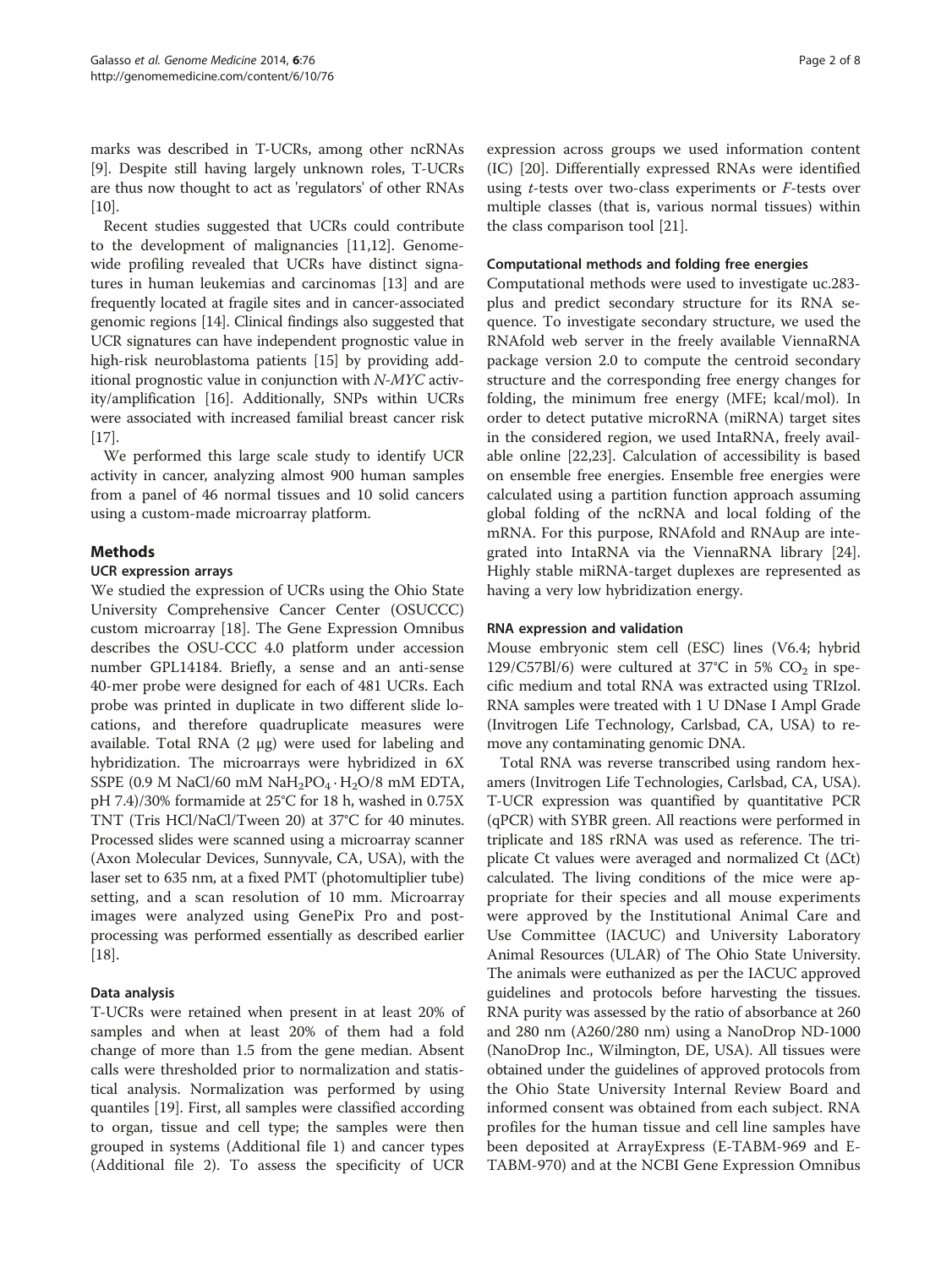(GSE16654). Cancers samples were deposited at Array Express (E-TABM-971 for breast carcinoma, E-TABM-46 for colorectal adenocarcinoma, E-TABM-22 for lung cancer, E-TABM-343 for ovarian carcinoma, and E-TABM-49 for prostate adenocarcinoma), and at the Gene Expression Omnibus (GSE7828 for colorectal carcinoma, GSE20099 and GSE24839 for esophagus carcinoma, GSE53504 for glioma and GSE14936 for lung adenocarcinoma and squamous carcinoma).

## Results and discussion

#### T-UCR expression in normal human tissues

We tested the expression of UCRs in 374 samples from 46 types of normal tissues, belonging to 16 histological groups [[25\]](#page-6-0). For UCR profiling we used the OSUMC microarray platform, previously validated in two large scale studies [\[18,26](#page-6-0)]. This platform has probes for 481 putative T-UCRs in either genomic strand (designated 'plus' or 'minus'; in some other studies defined '+' or '+A', respectively). A global analysis showed that only a portion of the UCRs (296 out of 962) was expressed in

human tissues (P-value <0.001; Additional file [3](#page-5-0)); 48% of these were non-exonic, 26% putative exonic and 26% exonic, proportions that reflect previously published studies [[13,14](#page-6-0)]. Fifty-seven T-UCRs were transcribed bidirectionally (Additional file [4](#page-5-0)). Tissue selectivity was calculated using the IC [\[20\]](#page-6-0). The most tissue-selective UCRs were represented by a group of 15 UCRs, mostly expressed in epidermis, with an IC value ranging from 3.23 to 1.70 (Figure 1; Additional file [5\)](#page-5-0). These 15 T-UCRs were not located in the same genomic cluster. Another tissue-specific RNA was uc.450-plus, which is highly expressed in the central nervous system. This finding confirms previous data showing that uc.450 was expressed in the dorsal root ganglion and the neural tube [[27](#page-6-0)]. In particular, Visel *et al.* [\[27](#page-6-0)] hypothesized an enhancer function for hs385, which fully includes uc.450. Interestingly, the opposite probe, uc.450-minus, was specific for the respiratory system. Uc.174-minus, located on the opposite strand of the MATR3 exon, was expressed mainly in the respiratory system and epidermis. The placenta was characterized by the expression of uc.319-minus

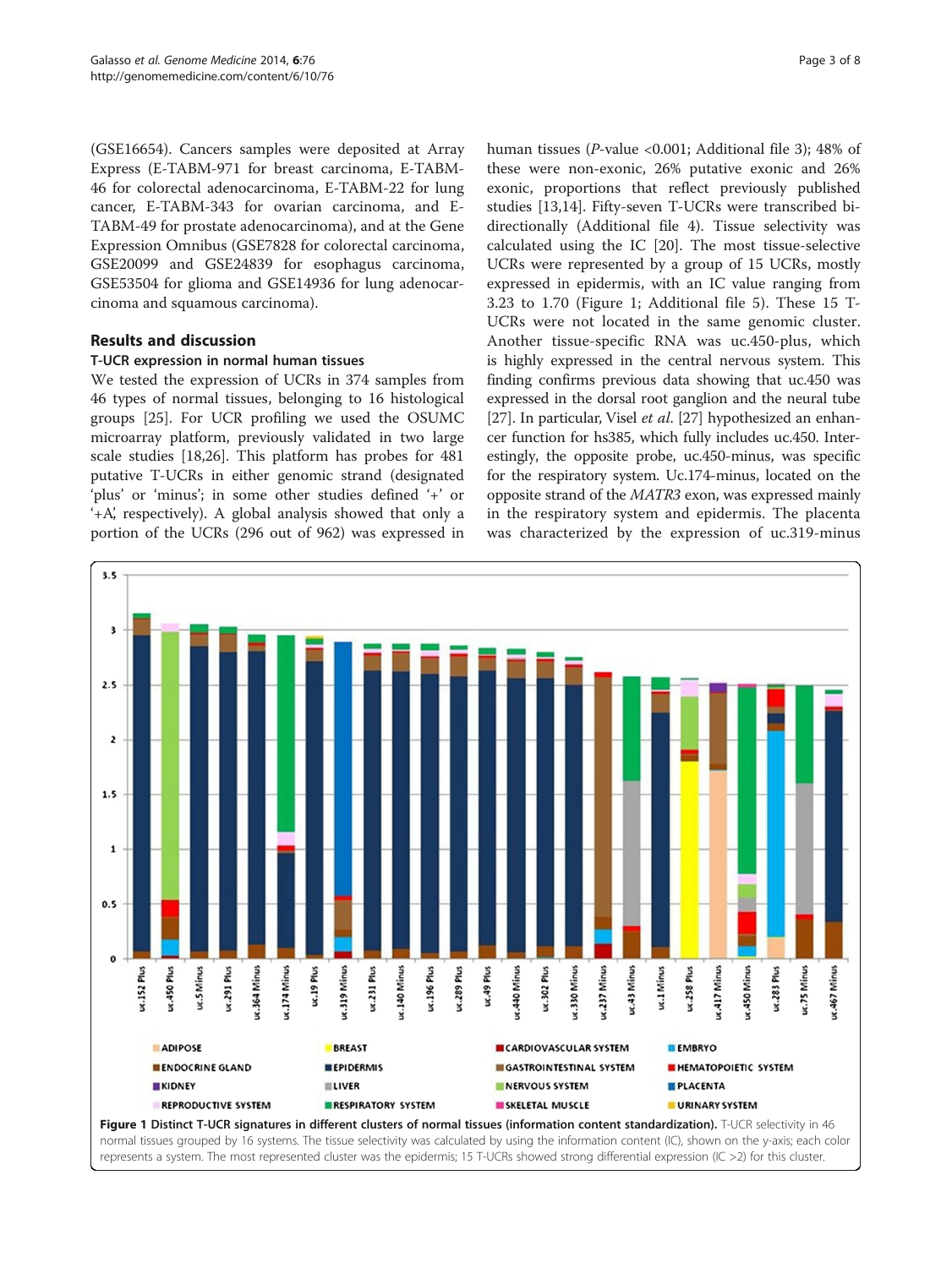<span id="page-3-0"></span>(intergenic), while uc.237-minus (intronic) was restricted to the gastrointestinal system. Uc.43-minus (intronic; our probe is homologous to Mus musculus CN668140 EST), uc.75-minus, located on the opposite strand of the last exon of ZEB2, and uc.42-plus (intronic) were expressed in both liver and the respiratory system. In addition, uc.417-minus was expressed in adipose tissue and in the gastrointestinal system. The only UCR selective for embryo was uc.283-plus, on which we focus for the rest of this study.



different embryonic tissues: ESCs, induced pluripotent stem cells (IPSCs), 7 day and 14 day embryoid bodies (EB7 and EB14), trophoblasts, definitive endoderm and spontaneously differentiating monolayers. (B) Real-time PCR confirms the results of the microarray analysis. Uc.283-plus is expressed at higher levels in mouse ESCs (ES) than in adult tissues, such as spleen, seminal vesicles (SV), thymus, lungs and bone marrow (BM). miR-302 was used as a positive control. Error bars represent standard deviation. \*\*P-values <0.01.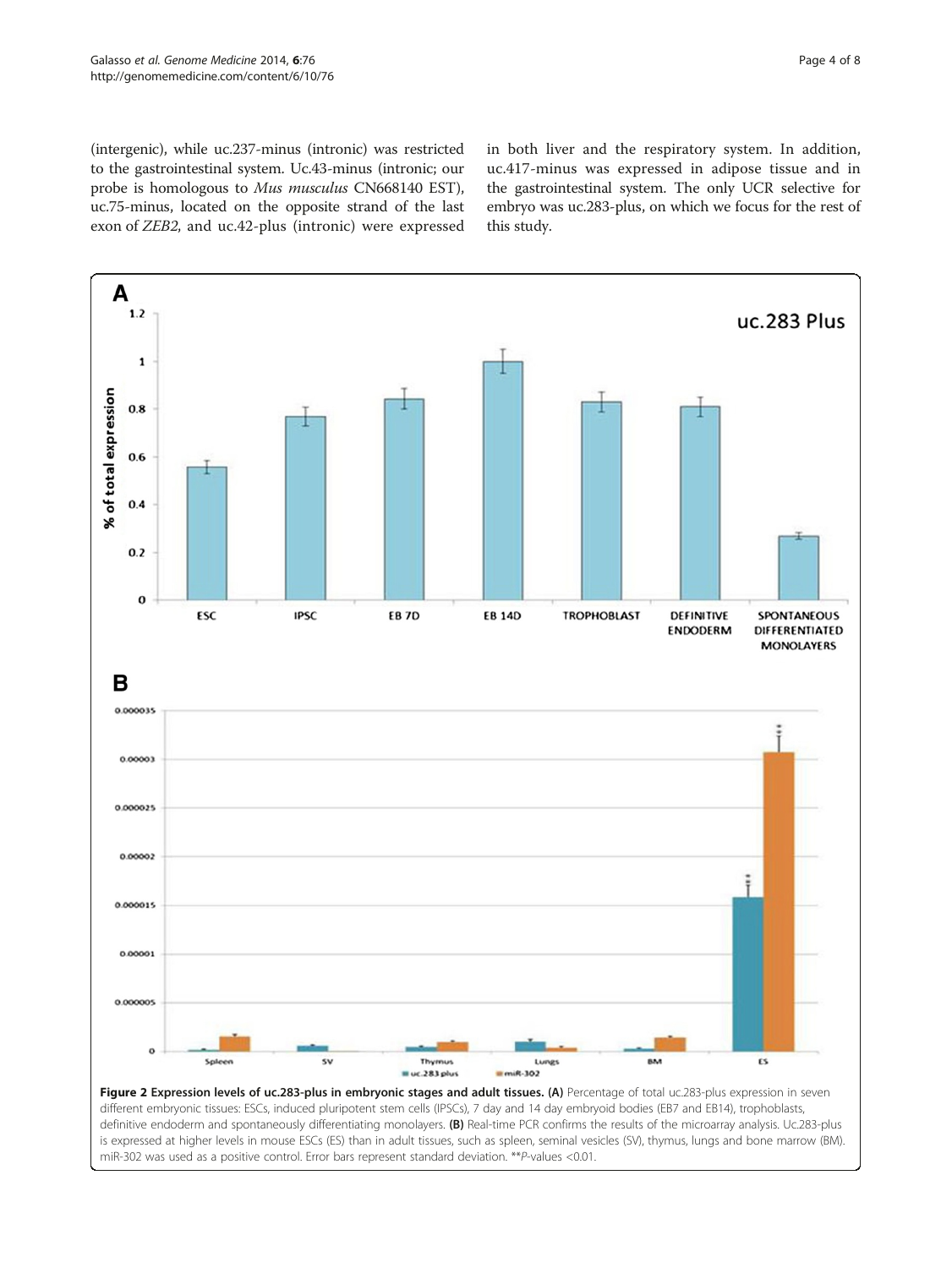## <span id="page-4-0"></span>A single T-UCR is differentially expressed in pluripotent stem cells

Our extensive study of UCR tissue selectivity identified only one RNA specific for the embryo. To further investigate this finding we studied ESCs and induced pluripotent stem cells. Uc.283-plus, a 277 nucleotide-long sequence located at chr10:50,604,757-50,605,033, was sufficient to discriminate between adult tissues and pluripotent stem cells. Figure [2](#page-3-0)A shows the expression of uc.283-plus at distinct stages of differentiation. Uc.283 plus displayed high values in human ESCs and induced pluripotent stem cells, increased in trophoblasts at 7 and 14 days of embryoid body differentiation, and decreased in definitive endoderm to reach the lowest values in spontaneously differentiated monolayers.

To validate our microarray data that suggest uc.283 plus is pluripotent specific, we used qPCR on RNAs extracted from the mouse ESCs and RNAs from five mouse adult tissues (spleen, seminal vesicles, thymus, lung, and bone marrow). We used ESC-specific miR-302 as a positive ncRNA control [\[20,25](#page-6-0)]. The qPCR (Figure [2](#page-3-0)B) confirmed strong and mouse ESC-selective expression for both

miR-302 and uc.283-plus (Wilcoxon test  $P$ -value <0.01) (Additional file [6](#page-5-0)). No enhancer activity was associated in Vista Enhancer Browser [[5](#page-6-0)] with uc.283. In a further quest to investigate the possible function of uc.283, we analyzed a 2,000 bp region surrounding this UCR using the UCSC Genome Browser. In the H1-hESC chromatin state segmentation (HMM track from ENCODE/Broad), this sequence might be an inactive or poised promoter [\[28](#page-6-0)]. In addition, the edges of uc.283 overlap with the initial tracts of two open chromatin regions (OpenChrom\_15681 and OpenChrom\_15682). Data from the methyl 450 K bead array track (ENCODE/HAIB) showed that, in close proximity to the start of uc.283-plus, the CpG sequence was not methylated in H1-hESC and human umbilical vein endothelial cells, and partially or totally methylated in other cell types. These findings, together with the proximity to open chromatin regions, suggested that uc.283-plus could be located in a euchromatic region during embryonic development and in ESCs. Furthermore, uc.283-plus is not present in the catalogue of lncRNAs originated from divergent transcription at promoters of active proteincoding genes [[29\]](#page-6-0). In particular, there seems to be no

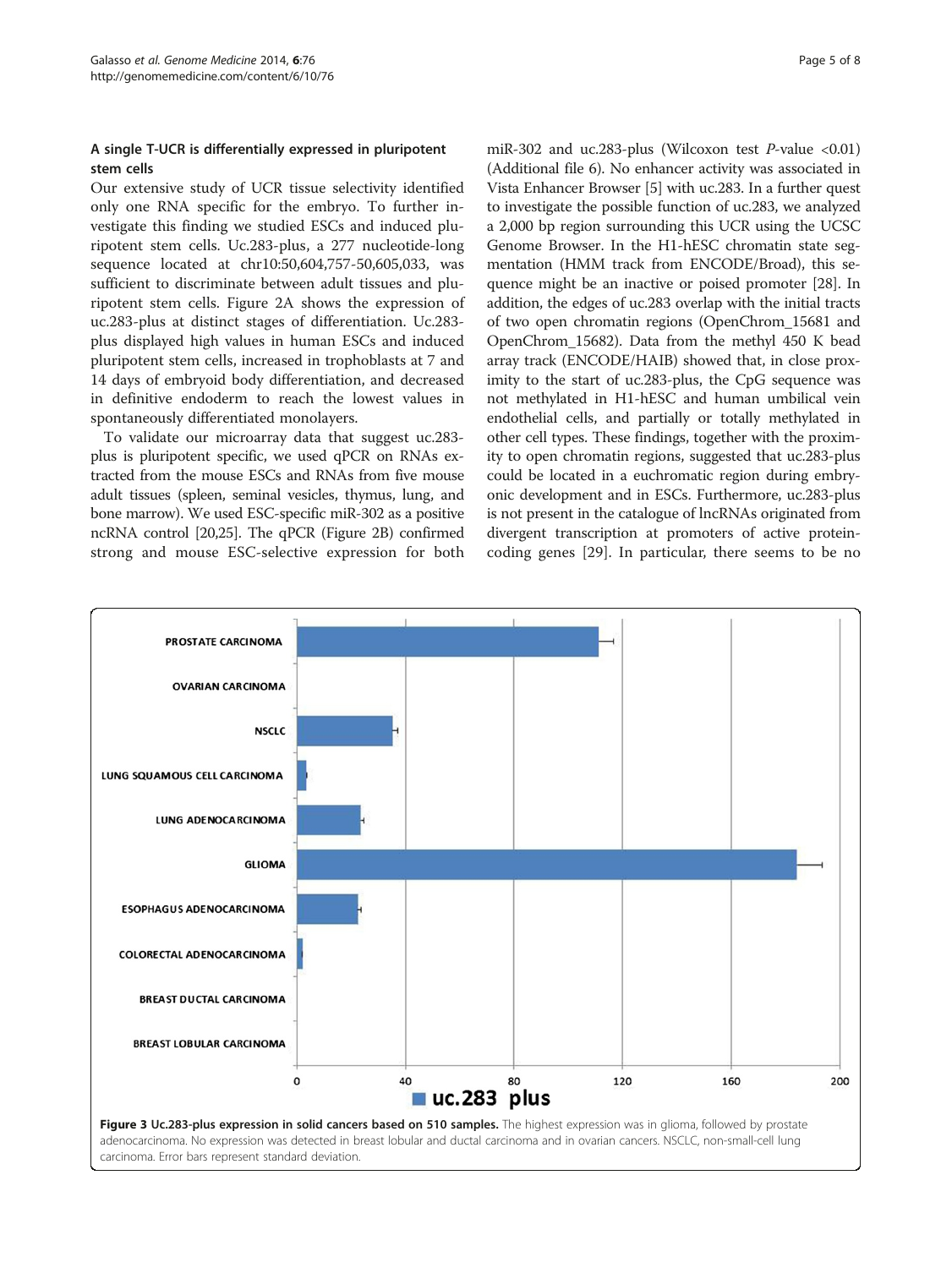<span id="page-5-0"></span>connection between uc.283-plus and the adjacent CpG island, containing the DRGX (Dorsal root ganglia homeobox) promoter (on the opposite strand).

## Among solid cancers uc.283-plus is mostly expressed in glioma

Cancer stem cells are a highly debated issue in oncology [[30,31\]](#page-6-0). Since uc.283 was associated with pluripotency, we assessed its RNA levels in about 500 tumors from several types of solid cancers. Surprisingly, uc.283-plus was over-expressed in prostate adenocarcinoma and glioma samples (Figure [3\)](#page-4-0). Recently, lncRNAs were investigated in glioma to define grade and histological differentiation of the tumor [[32](#page-6-0)]. The highest levels of expression were found in glioma, considered one of the most aggressive cancers with high propensity for proliferation and tissue invasion. It is tempting to speculate that the high expression of uc.283-plus in glioma is correlated with a 'cancer stem cell phenotype', a wellstudied event occurring in glioma [\[33](#page-6-0)]. Interestingly, Lujambio et al. [\[34](#page-7-0)] identified an RNA in the uc.283 genomic region but transcribed from the opposite strand in various types of cancer cell lines. They also showed that uc.283-minus undergoes specific CpG island hypermethylation, suggesting that it could be regulated by epigenetic alteration. Recently, Hudson et al. [[35\]](#page-7-0) confirmed the up-regulation of uc.283-minus in a prostate cancer cell line treated with the DNA hypomethylating agent 5-azacytidine and with the histone deacetylase inhibitor trichostatin A. Hudson et al. produced a list of all the possible ucRNA-mRNA interactions based on sequence complementarity according to the thermodynamics of the loop-loop RNA interactions [\[36](#page-7-0),[37\]](#page-7-0). In order to assess whether uc.283-plus has a functional role, we checked for possible interactions with the mRNAs listed but did not find any. Subsequently, we hypothesized that it has a 'sponge function' for recruitment of miRNAs or other class of ncRNAs. We examined the possible secondary structure of uc.283-plus (Figure S1A,B in Additional file 7) [[24](#page-6-0)] and submitted the RNA sequence to the web-tool application RegRNA2.0 [\[38\]](#page-7-0), analyzing predicted miRNA target sites with a score ≥150 and a free energy of -20 or less. We found that our transcript sequence could be a target of three miRNAs: hsa-miR-455- 5p, has-miR-640 and has-miR-1909-3p. We verified these possible interactions using another algorithm, IntaRNA (Figure S1C in Additional file 7) [\[22\]](#page-6-0). Interestingly, hsamiR-1909-3p was discovered in human ESCs by deep sequencing of small RNA libraries [\[39\]](#page-7-0) and targeted genes, such as *DICER1*, SOX2 and *NOTCH1* [[40\]](#page-7-0). Hsa-miR-455-5p and hsa-miR-640 were deregulated in several cancers but were not the most abundant isoforms and they have not been well characterized yet [[41,42](#page-7-0)]. Very recently, Liz et al. [[10](#page-6-0)] showed that the long ncRNA uc.283-minus controlled pri-miRNA processing. This ncRNA-ncRNA interaction prevents pri-miRNA-195 cleavage by Drosha. Therefore, understanding the interactions of this kind of ncRNA is of particular importance to pinpoint their biological meaning.

## Conclusion

We report here the genome-wide analysis of UCR tissue selectivity among 16 human histologic groups, corresponding to 46 different normal tissues. A fraction of UCRs were tissue-selective, while others were broadly expressed. Uc.283-plus was highly expressed in pluripotent ESCs and induced pluripotent stem cells. Uc.283-plus may play an important role in pluripotency and among solid cancers it is highly expressed in glioma. The understanding of the biological roles of UCRs, as those of the other lncRNAs, remains an open challenge. This study can be a starting point for the further characterization of UCR activities in normal and cancer tissues.

#### Additional files

| <b>Additional file 1: Table S1.</b> The number of microarray chip samples<br>used is reported for each system type.                                                                                                                                     |
|---------------------------------------------------------------------------------------------------------------------------------------------------------------------------------------------------------------------------------------------------------|
| <b>Additional file 2: Table S2.</b> The number of microarray chip samples<br>used is reported for each cancer type.                                                                                                                                     |
| <b>Additional file 3: Table S3.</b> Class comparison analysis: expression levels<br>of tissue-selective T-UCRs.                                                                                                                                         |
| <b>Additional file 4: Table S4.</b> T-UCR that are bidirectional in normal<br>cluster tissues.                                                                                                                                                          |
| <b>Additional file 5: Table S5.</b> Tissue specific T-UCRs in normal tissues. Sorted<br>by information content (IC). The genomic coordinates came from hg19.                                                                                            |
| <b>Additional file 6: Table S6.</b> Expression levels are calculated as $2^{(-\Delta\Delta\Box)}$<br>using 18S rRNA as a reference. Average of at least three experiments,<br>each PCR performed in triplicate. Standard errors (ERR.ST.) are reported. |
| <b>Additional file 7: Figure S1. (A)</b> The uc.283-plus folding structure for<br>the minimum free energy prediction. The optimal secondary structure                                                                                                   |

has a minimum free energy of -65.70 kcal/mol. (B) The centroid secondary structure with a minimum free energy of -32.80 kcal/mol. (C) Hsa-miR-640, hsa-miR-1909-3p and hsa-miR-455-4p target uc.283-plus in three different positions with different hybridization energy values.

#### Abbreviations

bp: base pair; ESC: embryonic stem cell; IC: information content; lncRNA: long non-coding RNA; miRNA: microRNA; ncRNA: non-coding RNA; qPCR: quantitative polymerase chain reaction; SNP: single-nucleotide polymorphism; T-UCR: transcribed ultra-conserved region; UCR: ultraconserved region.

#### Competing interests

The authors declare that they have no competing interests.

#### Authors' contributions

MG and SV designed the study and drafted the manuscript. JP and SW helped in acquisition of data. PD and SS carried out the RT-PCR. MG, MES and RZ helped with statistical analysis. MAT, GC, VC and CMC helped in analysis and interpretation of the data. RAJ, CD and RG helped to revise the manuscript. JP, MP and SV helped in writing the paper. All authors read and approved the final manuscript.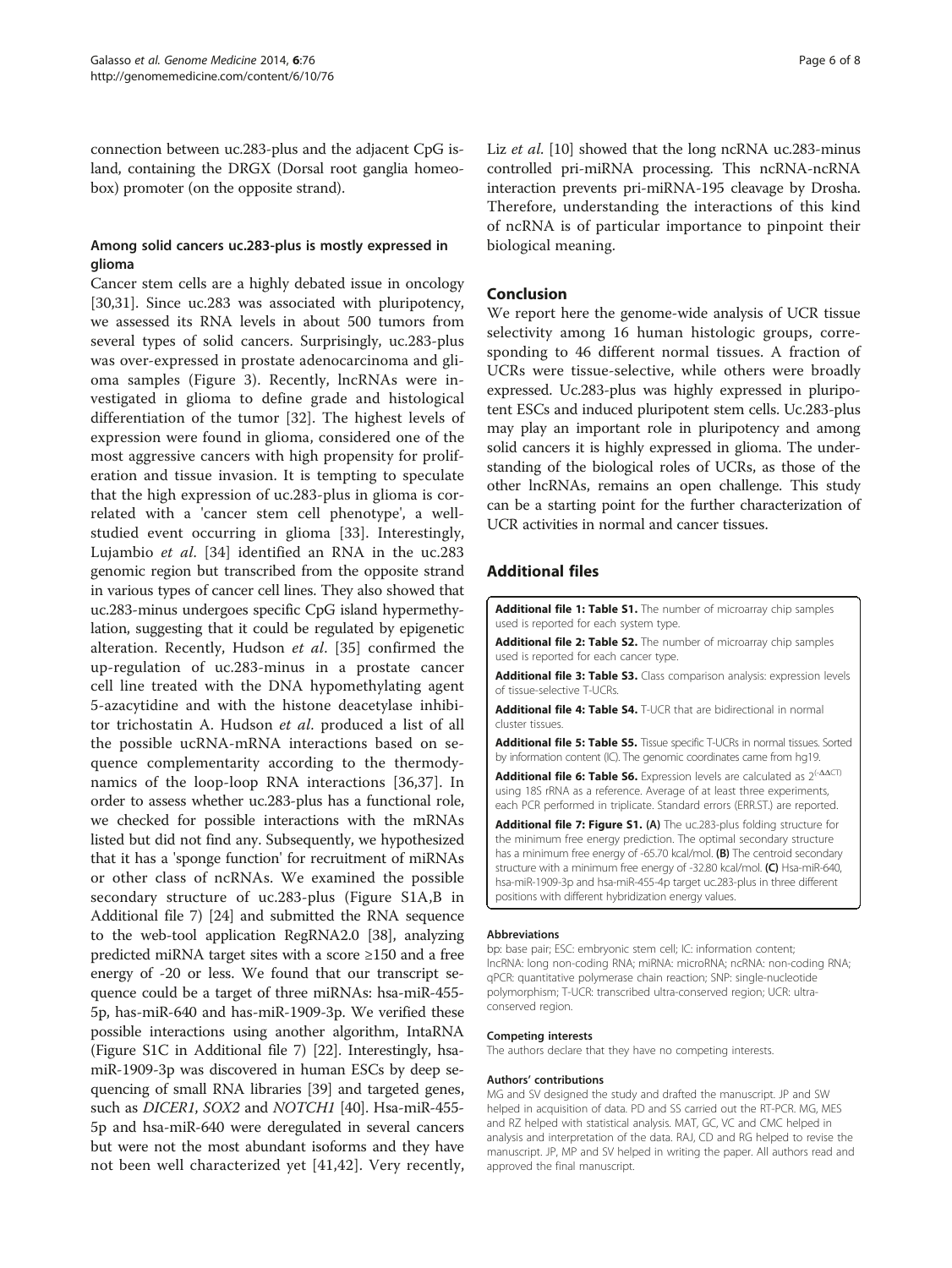#### <span id="page-6-0"></span>Acknowledgements

Microarray analyses were performed using BRB-ArrayTools developed by Dr Richard Simon and the BRB-ArrayTools Development Team, GenePattern (Broad Institute), BioConductor and R.

#### Funding

SV was supported by AIRC (IG 13585), PRIN MIUR 2010 and CNR EPIGEN grants. MG was supported by Contributo UNIFE Fondi 5X1000 - ANNO 2011.

#### Author details

<sup>1</sup> Biosystems Analysis, LTTA, Department of Morphology, Surgery and Experimental Medicine, Università degli Studi, Via Fossato di Mortara, 70, Ferrara 44123, Italy. <sup>2</sup> Comprehensive Cancer Center, Wexner Medical Center, and Biomedical Informatics, Ohio State University, Columbus, OH 43210, USA. <sup>3</sup>Biomedical Informatics, Ohio State University, Columbus, OH 43210, USA. 4 Experimental Therapeutics & Cancer Genetics, MD Anderson Cancer Center, Houston, TX 77030, USA. <sup>5</sup>Fate Therapeutics, 3535 General Atomics Ct, San Diego, CA 92121, USA. <sup>6</sup>Department of Chemistry, The Scripps Research Institute, 10550 North Torrey Pines Road, La Jolla, CA 92037, USA. <sup>7</sup>Department of Pathology & Laboratory Medicine, David Geffen School of Medicine at UCLA, Los Angeles, CA 90095, USA.

#### Received: 14 June 2014 Accepted: 16 September 2014 Published online: 02 October 2014

#### References

- 1. Mercer TR, Dinger ME, Mattick JS: Long non-coding RNAs: insights into functions. Nat Rev Genet 2009, 10:155–159.
- 2. Bejerano G, Pheasant M, Makunin I, Stephen S, Kent WJ, Mattick JS, Haussler D: Ultraconserved elements in the human genome. Science 2004, 304:1321–1325.
- 3. Bejerano G, Lowe CB, Ahituv N, King B, Siepel A, Salama SR, Rubin EM, Kent WJ, Haussler D: A distal enhancer and an ultraconserved exon are derived from a novel retroposon. Nature 2006, 441:87–90.
- 4. Poulin F, Nobrega MA, Plajzer-Frick I, Holt A, Afzal V, Rubin EM, Pennacchio LA: In vivo characterization of a vertebrate ultraconserved enhancer. Genomics 2005, 85:774–781.
- 5. Pennacchio LA, Ahituv N, Moses AM, Prabhakar S, Nobrega MA, Shoukry M, Minovitsky S, Dubchak I, Holt A, Lewis KD, Plajzer-Frick I, Akiyama J, De Val S, Afzal V, Black BL, Couronne O, Eisen MB, Visel A, Rubin EM: In vivo enhancer analysis of human conserved non-coding sequences. Nature 2006, 444:499–502.
- 6. Baira E, Greshock J, Coukos G, Zhang L: Ultraconserved elements: genomics, function and disease. RNA Biol 2008, 5:132–134.
- 7. Katzman S, Kern AD, Bejerano G, Fewell G, Fulton L, Wilson RK, Salama SR, Haussler D: Human genome ultraconserved elements are ultraselected. Science 2007, 317:915.
- 8. Licastro D, Gennarino VA, Petrera F, Sanges R, Banfi S, Stupka E: Promiscuity of enhancer, coding and non-coding transcription functions in ultraconserved elements. BMC Genomics 2010, 11:151.
- Nielsen MM, Tehler D, Vang S, Sudzina F, Hedegaard J, Nordentoft I, Orntoft TF, Lund AH, Pedersen JS: Identification of expressed and conserved human noncoding RNAs. RNA 2014, 20:236–251.
- 10. Liz J, Portela A, Soler M, Gomez A, Ling H, Michlewski G, Calin GA, Guil S, Esteller M: Regulation of pri-miRNA processing by a long noncoding RNA transcribed from an ultraconserved region. Mol Cell 2014, 55:3–4.
- 11. Fabbri M, Garzon R, Andreeff M, Kantarjian HM, Garcia-Manero G, Calin GA: MicroRNAs and noncoding RNAs in hematological malignancies: molecular, clinical and therapeutic implications. Leukemia 2008, 22:1095–1105.
- 12. Galasso M, Elena Sana M, Volinia S: Non-coding RNAs: a key to future personalized molecular therapy? Genome Med 2010, 2:12.
- 13. Calin GA, Liu CG, Ferracin M, Hyslop T, Spizzo R, Sevignani C, Fabbri M, Cimmino A, Lee EJ, Wojcik SE, Shimizu M, Tili E, Rossi S, Taccioli C, Pichiorri F, Liu X, Zupo S, Herlea V, Gramantieri L, Lanza G, Alder H, Rassenti L, Volinia S, Schmittgen TD, Kipps TJ, Negrini M, Croce CM: Ultraconserved regions encoding ncRNAs are altered in human leukemias and carcinomas. Cancer Cell 2007, 12:215–229.
- 14. Rossi S, Sevignani C, Nnadi SC, Siracusa LD, Calin GA: Cancer-associated genomic regions (CAGRs) and noncoding RNAs: bioinformatics and therapeutic implications. Mamm Genome 2008, 19:526–540.
- 15. Scaruffi P, Stigliani S, Moretti S, Coco S, De Vecchi C, Valdora F, Garaventa A, Bonassi S, Tonini GP: Transcribed-ultra conserved region expression is associated with outcome in high-risk neuroblastoma. BMC Cancer 2009, 9:441.
- 16. Mestdagh P, Fredlund E, Pattyn F, Rihani A, Van Maerken T, Vermeulen J, Kumps C, Menten B, De Preter K, Schramm A, Schulte J, Noguera R, Schleiermacher G, Janoueix-Lerosey I, Laureys G, Powel R, Nittner D, Marine JC, Ringnér M, Speleman F, Vandesompele J: An integrative genomics screen uncovers ncRNA T-UCR functions in neuroblastoma tumours. Oncogene 2010, 29:3583–3592.
- 17. Yang R, Frank B, Hemminki K, Bartram CR, Wappenschmidt B, Sutter C, Kiechle M, Bugert P, Schmutzler RK, Arnold N, Weber BH, Niederacher D, Meindl A, Burwinkel B: SNPs in ultraconserved elements and familial breast cancer risk. Carcinogenesis 2008, 29:351–355.
- 18. Volinia S, Calin GA, Liu CG, Ambs S, Cimmino A, Petrocca F, Visone R, Iorio M, Roldo C, Ferracin M, Prueitt RL, Yanaihara N, Lanza G, Scarpa A, Vecchione A, Negrini M, Harris CC, Croce CM: A microRNA expression signature of human solid tumors defines cancer gene targets. Proc Natl Acad Sci U S A 2006, 103:2257–2261.
- 19. Bolstad BM, Irizarry RA, Astrand M, Speed TP: A comparison of normalization methods for high density oligonucleotide array data based on variance and bias. Bioinformatics 2003, 19:185–193.
- 20. Landgraf P, Rusu M, Sheridan R, Sewer A, Iovino N, Aravin A, Pfeffer S, Rice A, Kamphorst AO, Landthaler M, Lin C, Socci ND, Hermida L, Fulci V, Chiaretti S, Foà R, Schliwka J, Fuchs U, Novosel A, Müller RU, Schermer B, Bissels U, Inman J, Phan Q, Chien M, Weir DB, Choksi R, De Vita G, Frezzetti D, Trompeter HI, et al: A mammalian microRNA expression atlas based on small RNA library sequencing. Cell 2007, 129:1401–1414.
- 21. Simon R, Lam A, Li MC, Ngan M, Menenzes S, Zhao Y: Analysis of gene expression data using BRB-ArrayTools. Cancer Inform 2007, 3:11–17. [[http://linus.nci.nih.gov/BRB-ArrayTools.html\]](http://linus.nci.nih.gov/BRB-ArrayTools.html)
- 22. Busch A, Richter AS, Backofen R: IntaRNA: efficient prediction of bacterial sRNA targets incorporating target site accessibility and seed regions. Bioinformatics 2008, 24:2849–2856.
- 23. Richter AS, Schleberger C, Backofen R, Steglich C: Seed-based INTARNA prediction combined with GFP-reporter system identifies mRNA targets of the small RNA Yfr1. Bioinformatics 2010, 26:1–5.
- 24. Gruber AR, Lorenz R, Bernhart SH, Neubock R, Hofacker IL: The Vienna RNA websuite. Nucleic Acids Res 2008, 36:W70-W74.
- 25. Volinia S, Galasso M, Costinean S, Tagliavini L, Gamberoni G, Drusco A, Marchesini J, Mascellani N, Sana ME, Abu Jarour R, Desponts C, Teitell M, Baffa R, Aqeilan R, Iorio MV, Taccioli C, Garzon R, Di Leva G, Fabbri M, Catozzi M, Previati M, Ambs S, Palumbo T, Garofalo M, Veronese A, Bottoni A, Gasparini P, Harris CC, Visone R, Pekarsky Y, et al: Reprogramming of miRNA networks in cancer and leukemia. Genome Res 2010, 20:589–599.
- 26. Calin GA, Ferracin M, Cimmino A, Di Leva G, Shimizu M, Wojcik SE, Iorio MV, Visone R, Sever NI, Fabbri M, Iuliano R, Palumbo T, Pichiorri F, Roldo C, Garzon R, Sevignani C, Rassenti L, Alder H, Volinia S, Liu CG, Kipps TJ, Negrini M, Croce CM: A MicroRNA signature associated with prognosis and progression in chronic lymphocytic leukemia. N Engl J Med 2005, 353:1793–1801.
- 27. Visel A, Minovitsky S, Dubchak I, Pennacchio LA: VISTA Enhancer Browser-a database of tissue-specific human enhancers. Nucleic Acids Res 2007, 35:D88–D92.
- 28. Ernst J, Kheradpour P, Mikkelsen TS, Shoresh N, Ward LD, Epstein CB, Zhang X, Wang L, Issner R, Coyne M, Ku M, Durham T, Kellis M, Bernstein BE: Mapping and analysis of chromatin state dynamics in nine human cell types. Nature 2011, 473:43–49.
- 29. Sigova AA, Mullen AC, Molinie B, Gupta S, Orlando DA, Guenther MG, Almada AE, Lin C, Sharp PA, Giallourakis CC, Young RA: Divergent transcription of long noncoding RNA/mRNA gene pairs in embryonic stem cells. Proc Natl Acad Sci U S A 2013, 110:2876–2881.
- 30. Magee JA, Piskounova E, Morrison SJ: Cancer stem cells: impact, heterogeneity, and uncertainty. Cancer Cell 2012, 21:283–296.
- 31. Watkins S, Sontheimer H: Unique biology of gliomas: challenges and opportunities. Trends Neurosci 2012, 35:546–556.
- 32. Zhang X, Sun S, Pu JK, Tsang AC, Lee D, Man VO, Lui WM, Wong ST, Leung GK: Long non-coding RNA expression profiles predict clinical phenotypes in glioma. Neurobiol Dis 2012, 48:1–8.
- 33. Gronych J, Pfister SM, Jones DT: Connect four with glioblastoma stem cell factors. Cell 2014, 157:525–527.